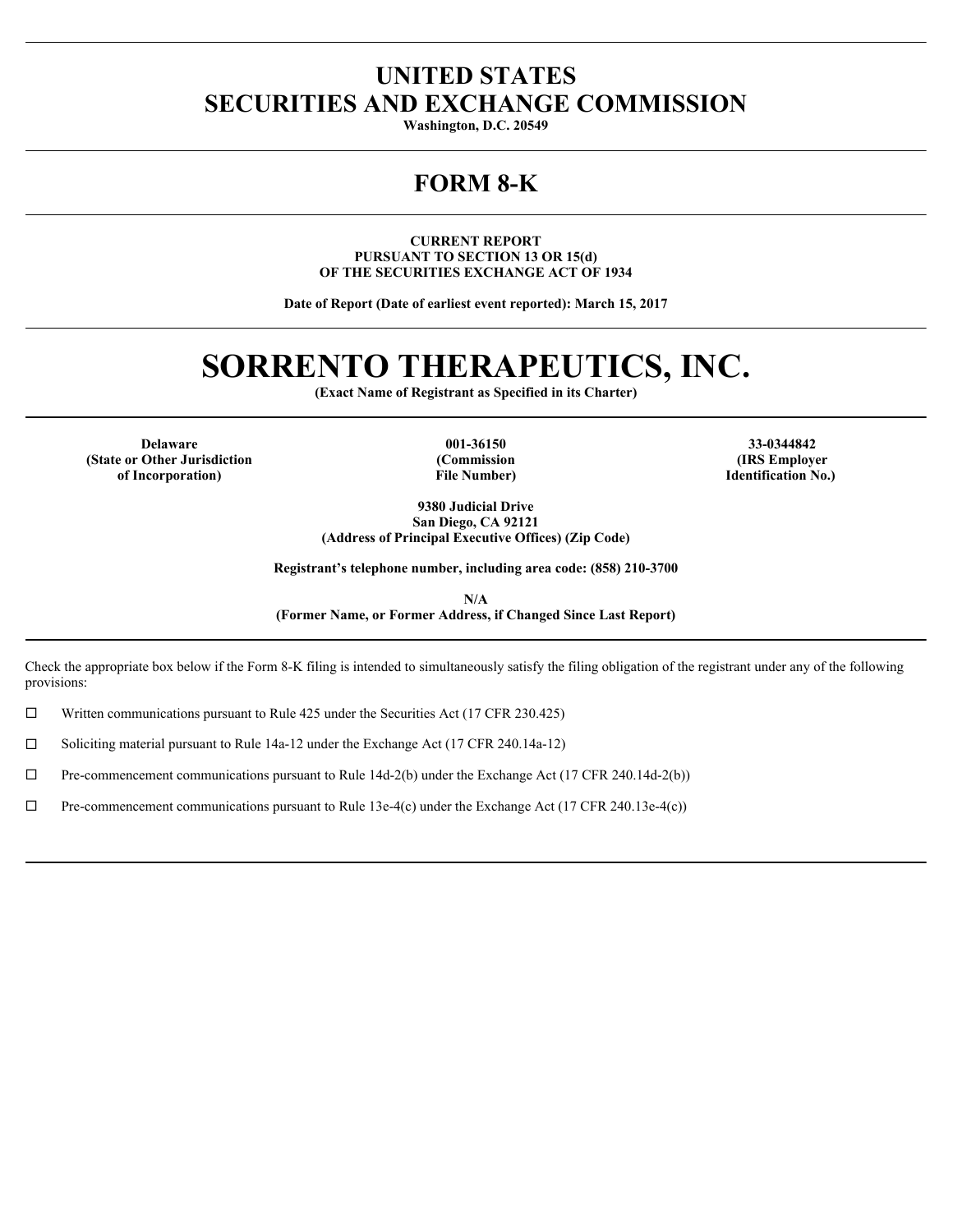#### **Item 1.01. Entry into a Material Definitive Agreement.**

On March 15, 2017, Sorrento Therapeutics, Inc. (the "Company") and certain of its domestic subsidiaries (together with the Company, the "Borrowers") and Hercules (as defined below) entered into an amendment (the "Amendment") to that certain Loan and Security Agreement (the "Loan Agreement") that it entered into on November 23, 2016 with Hercules Capital, Inc. ("Hercules"), as a lender and agent for several banks and other financial institutions or entities from time to time party to the Loan Agreement. Prior to the Amendment, the Loan Agreement provided for a term loan of up to \$75.0 million, subject to funding in three tranches, and (a) the first tranche of \$50.0 million of the Term Loan was funded upon execution of the Loan Agreement on November 23, 2016, (b) the second tranche of up to \$10.0 million was to be available until September 30, 2017, subject to the Borrowers achieving certain fundraising and corporate milestones and satisfying customary conditions, and (c) the third tranche of up to \$15.0 million was to be available until June 30, 2018, subject to approval by Hercules' Investment Committee. The Amendment: (1) adjusted the minimum amount of unrestricted cash that the Company must maintain under the Loan Agreement, (2) changed the date by which the Company must achieve a fundraising milestone, (3) modified the second and third tranches of additional funds available under the Term Loan such that \$25.0 million is available until June 30, 2018, subject to approval by Hercules' Investment Committee, and (4) amended the end of term charge.

The foregoing description of the Amendment does not purport to be complete and is qualified in its entirety by reference to the Amendment. A copy of the Amendment will be filed with the Securities and Exchange Commission (the "SEC") as an exhibit to the Company's Annual Report on Form 10-K for the year ended December 31, 2016 (the "Form 10-K"). Certain terms of the Amendment have been omitted from this Current Report on Form 8-K and will be omitted from the version of the Amendment to be filed as an exhibit to the Form 10-K pursuant to a Confidential Treatment Request that the Company plans to submit to the SEC at the time of the filing of the Form 10-K.